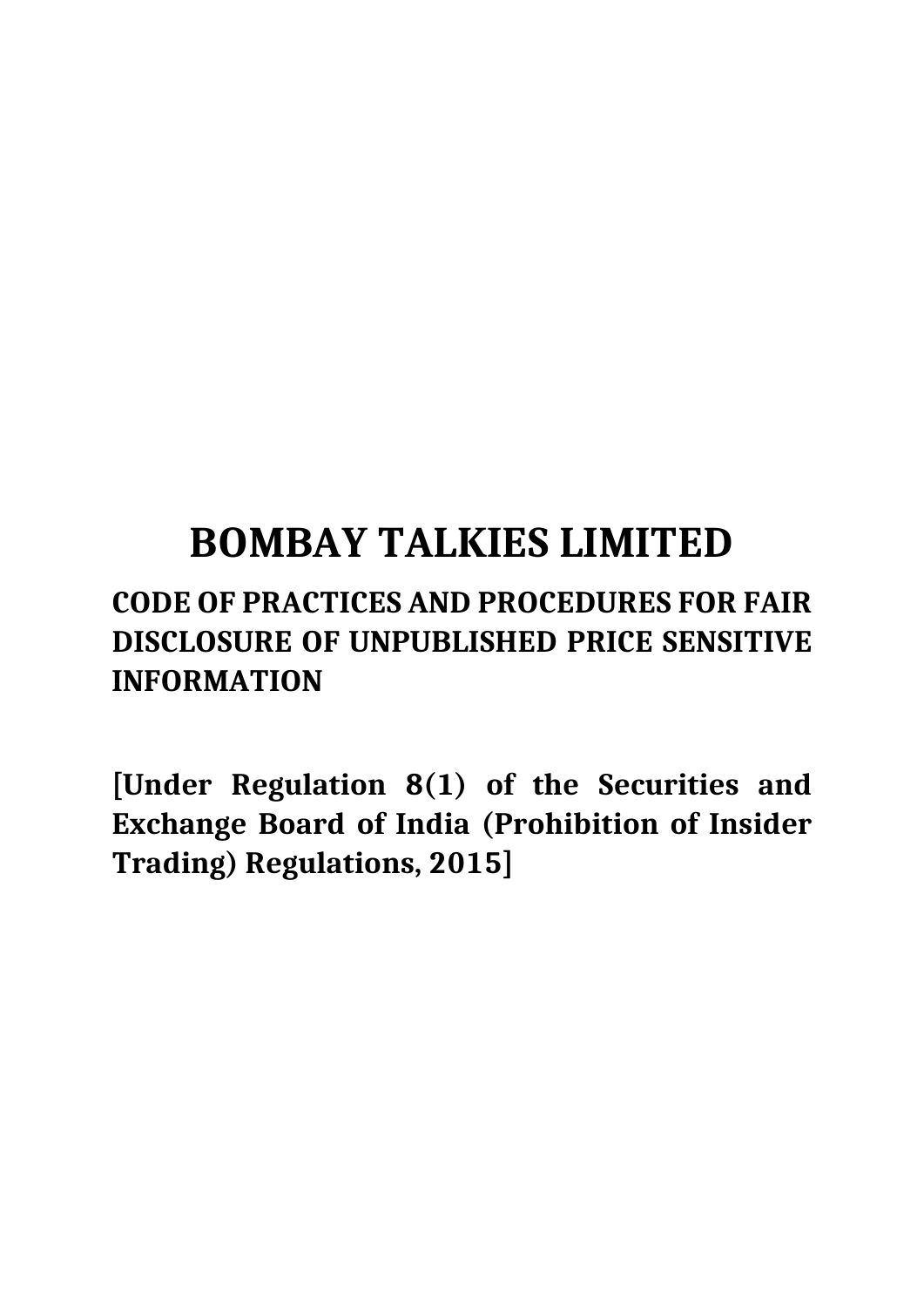This Code shall be known as "BOMBAY TALKIES LIMITED -Code of Practices and Procedures for Fair Disclosure of Unpublished Price Sensitive Information". The Board of Directors of the Company has formulated the said code at their meeting held on April 29, 2015 and is effective from the said date.

#### 1. INTRODUCTION:

The Securities and Exchange Board of India (SEBI), vide Notification No. LADNRO/GN/2014- 15/21/85 dated 15th January, 2015 has notified the SEBI (Prohibition of Insider Trading) Regulations, 2015. In terms of the Regulations, this Code of Practices and Procedures for Fair Disclosure of Unpublished Price Sensitive Information (hereinafter "the Code") is formulated so that the Company would follow in order to adhere to each of the principles set out in Schedule A of the Regulations.

#### 2. OBJECTIVE:

The objective of this Code is to disseminate and disclose unpublished price sensitive information which would impact the price of the securities of the Company, as and when it become due for dissemination or disclosure and to maintain uniformity and fairness in dealing with all Stakeholders.

### 3. DEFINITIONS:

(1) In these regulations, unless the context otherwise requires, the following words, expressions and derivations there from shall have the meanings assigned to them as under:–

(a) "Act" means the Securities and Exchange Board of India Act, 1992 (15 of 1992);

(b) "Board" means the Securities and Exchange Board of India;

(c) "compliance officer" means any senior officer, designated so and reporting to the board of directors or head of the organization in case board is not there, who is financially literate and is capable of appreciating requirements for legal and regulatory compliance under these regulations and who shall be responsible for compliance of policies, procedures, maintenance of records, monitoring adherence to the rules for the preservation of unpublished price sensitive information, monitoring of trades and the implementation of the codes specified in these regulations under the overall supervision of the board of directors of the listed company or the head of an organization, as the case may be;

(d) "connected person" means,-

i) any person who is or has during the six months prior to the concerned act been associated with a company, directly or indirectly, in any capacity including by reason of frequent communication with its officers or by being in any contractual, fiduciary or employment relationship or by being a director, officer or an employee of the company or holds any position including a professional or business relationship between himself and the company whether temporary or permanent, that allows such person, directly or indirectly, access to unpublished price sensitive information or is reasonably expected to allow such access.

(ii) Without prejudice to the generality of the foregoing, the persons falling within the following categories shall be deemed to be connected persons unless the contrary is established, -

(a). an immediate relative of connected persons specified in clause (i); or

(b). a holding company or associate company or subsidiary company; or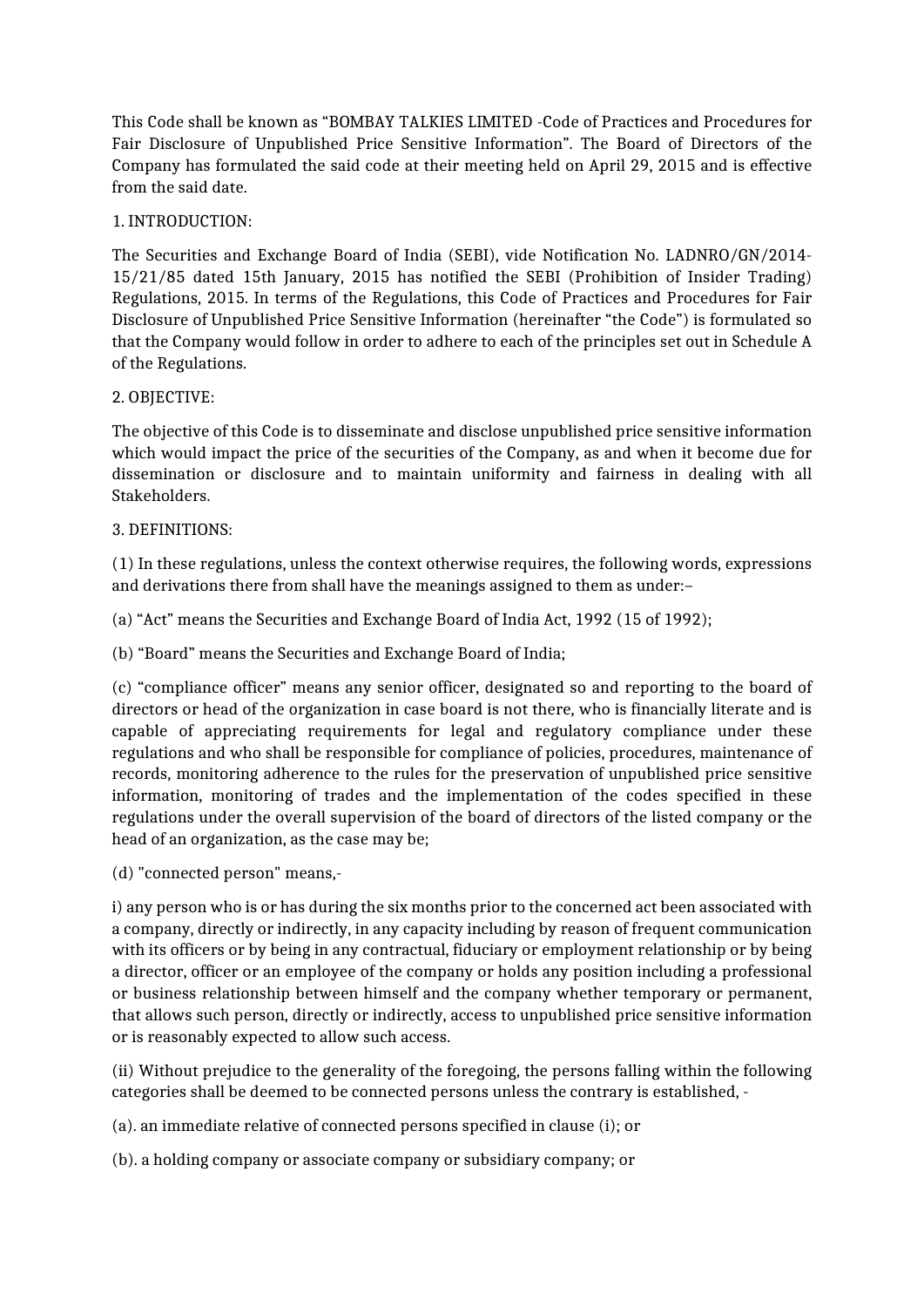(c). an intermediary as specified in section 12 of the Act or an employee or director thereof; or

(d). an investment company, trustee company, asset management company or an employee or director thereof; or

(e). an official of a stock exchange or of clearing house or corporation; or

(f). a member of board of trustees of a mutual fund or a member of the board of directors of the asset management company of a mutual fund or is an employee thereof; or

(g). a member of the board of directors or an employee, of a public financial institution as defined in section 2 (72) of the Companies Act, 2013; or

(h). an official or an employee of a self-regulatory organization recognised or authorized by the Board; or

(i). a banker of the company; or

(j). a concern, firm, trust, Hindu undivided family, company or association of persons wherein a director of a company or his immediate relative or banker of the company, has more than ten per cent. of the holding or interest;

(e) "generally available information" means information that is accessible to the public on a nondiscriminatory basis;

(f) "Immediate relative" means a spouse of a person, and includes parent, sibling, and child of such person or of the spouse, any of whom is either dependent financially on such person, or consults such person in taking decisions relating to trading in securities;

(g) "Insider" means any person who is: i) a connected person; or ii) in possession of or having access to unpublished price sensitive information;

(h) "promoter" shall have the meaning assigned to it under the Securities and Exchange Board of India (Issue of Capital and Disclosure Requirements) Regulations, 2009 or any modification thereof;

(i) "securities" shall have the meaning assigned to it under the Securities Contracts (Regulation) Act, 1956 (42 of 1956) or any modification thereof except units of a mutual fund;

(j) "specified" means specified by the Board in writing;

(k) "takeover regulations" means the Securities and Exchange Board of India (Substantial Acquisition of Shares and Takeovers) Regulations, 2011 and any amendments thereto;

(l) "trading" means and includes subscribing, buying, selling, dealing, or agreeing to subscribe, buy, sell, deal in any securities, and "trade" shall be construed accordingly;

(m) "trading day" means a day on which the recognized stock exchanges are open for trading;

(n) "unpublished price sensitive information" means any information, relating to a company or its securities, directly or indirectly, that is not generally available which upon becoming generally available, is likely to materially affect the price of the securities and shall, ordinarily including but not restricted to, information relating to the following: –

(i) financial results;

(ii) dividends;